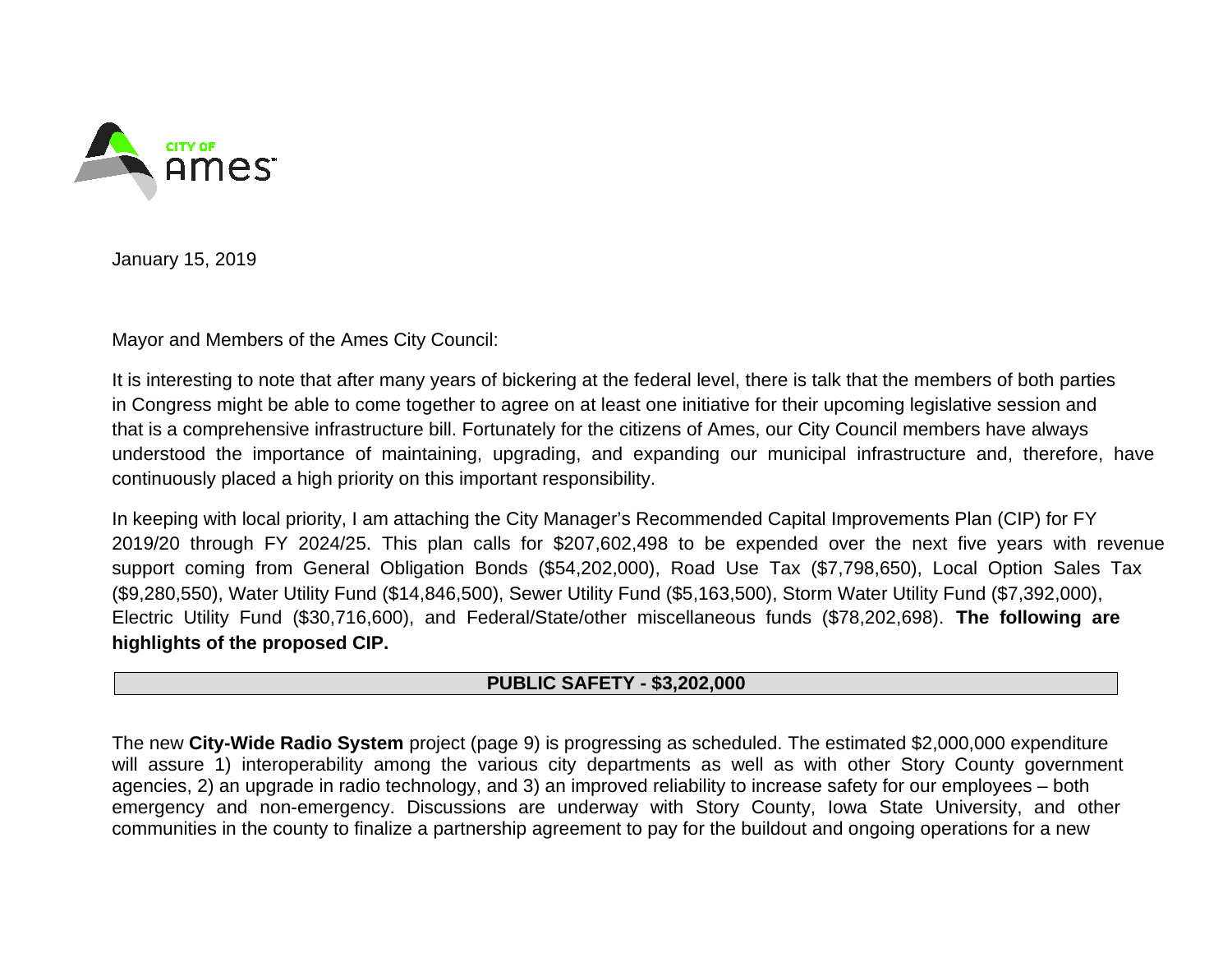County-wide system. Once the partnership is finalized a consulting firm will review proposals submitted by interested parties and assist in negotiating a contract with a preferred service provider. I must stress that the amount shown in the CIP for this project may change based upon the best proposal that is submitted. In addition, the City Council should understand that the decision to purchase or lease individual radios will be left to each governmental entity and the amounts reflected in this CIP only represent the City's portion of this county-wide initiative.

Our goal is to keep front line fire apparatus for a minimum of fifteen years. Depending on the availability of replacement parts or condition of the vehicle, this timeframe can be extended. We have now reached the point where **Fire Apparatus Replacement** (page 11) is needed. In the next five years, a new \$1,250,000 ladder truck will be purchased, the existing truck will be renovated for \$125,000 and be available as a backup unit, and a \$747,000 pumper will replace an existing front line unit.

A recently completed coverage study has indicated the need to add two new outdoor warning devices: one to serve the newly annexed industrial area along East Lincoln Way and one to serve the newest phases of the Iowa State Research Park. Therefore, the **Outdoor Storm Warning System** project (page 14) allocates \$40,000 for a new siren in FY 2019/20. The second siren has been programmed into the FY 2018/19 adjusted budget, along with funding for updated software to control the automatic system.

# **UTILITIES - \$109,420,650**

# **ELECTRIC SERVICES - \$ 31,325,000**

In order to assure the continued reliability of our Power Plant operations and increase its output, a number of projects have been advanced to the first year of the CIP or the budget has been increased significantly to accomplish the project. For example, three projects that have been advanced to the first year include \$2,000,000 for the **Unit #8 Superheat Replacement** (page 44), \$1,000,000 for the **Unit #8 Precipitator Reconstruction** (page 45), and \$3,000,000 for the **Unit #8 Turbine Generator Overhaul** (page 46). In addition, the **Unit #7 Boiler Tube Repair** project (page 43) was increased to \$8,400,000 in FY 2019/20 to reflect the updated cost of the project.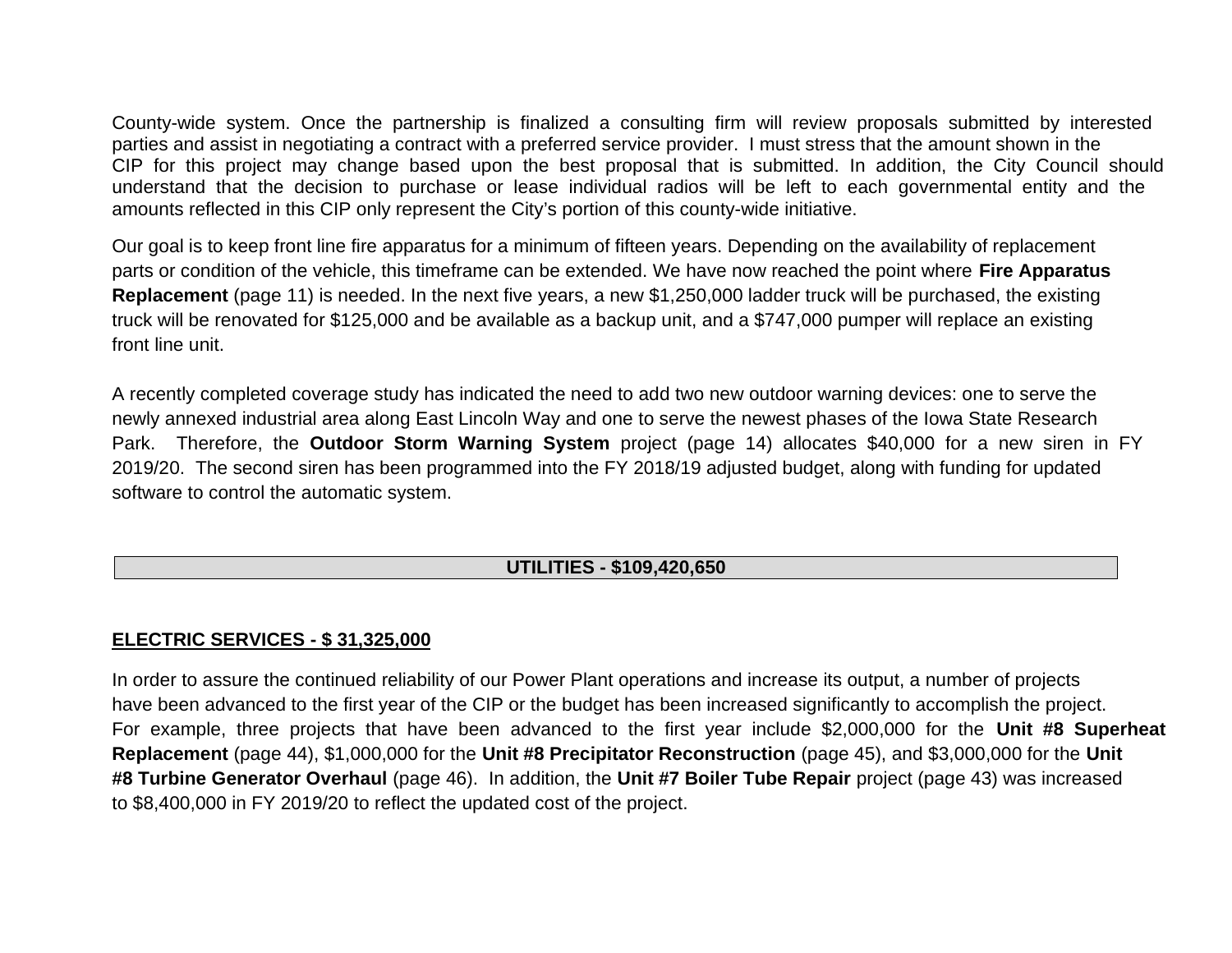In order to avoid a major rate increase caused by advancing these critical projects, you will note that the implementation of a number of transmission, distribution, and Power Plant maintenance projects in this utility are being delayed. After reviewing the previous CIP, we do not believe this switch in priorities will jeopardize our electric system.

While the projects reflected in this five-year plan are basically the same as those that were included in last year's document, there are \$1,650,000 of new improvements earmarked for the Power Plant (pages 29, 34, 38, 40, and 42).

We will continue to appropriate \$1,200,000 each year for various energy rebates as a cost effective strategy to reduce consumption and avoid a more costly expansion of our Power Plant to meet growing demand. However, you will note that our **Demand Side Management** program is no longer highlighted in the CIP. After a review of the program, Finance staff determined that this initiative should be transferred to the Electric Administration operating budget since this grant program does not meet the technical definition of a capital improvement.

### **WATER UTILITY - \$25,413,000**

Now that our new Water Treatment Plant is operational, it is time to move ahead with the **Demolition Of The Old Water Treatment Plant** (page 52). This \$3,485,000 project will be accomplished over two years beginning in FY 2019/20. While the filter building, chemical feed building, external treatment basins, 750,000 gallon storage reserve, and administrative offices will be removed, the two-story Technical Services Complex that houses our Water Meter and Laboratory Divisions will remain.

With the expected completion of water and sanitary sewer extensions in the coming year to serve the newly annexed industrial area along Lincoln Way east of Highway 35, this Plan anticipates enough growth in the area to warrant the **East Industrial Elevated Tank** (page 58). This new \$4,610,000 water tank project will be delayed should the buildout in the area be slower than anticipated.

The **SAM Pump Station Improvements** project (page 59) will add a fourth pump and standby power to the facility at State Avenue and Mortensen Road. This new \$300,000 expenditure is designated in the last year of the Plan in recognition of anticipated growth in the area.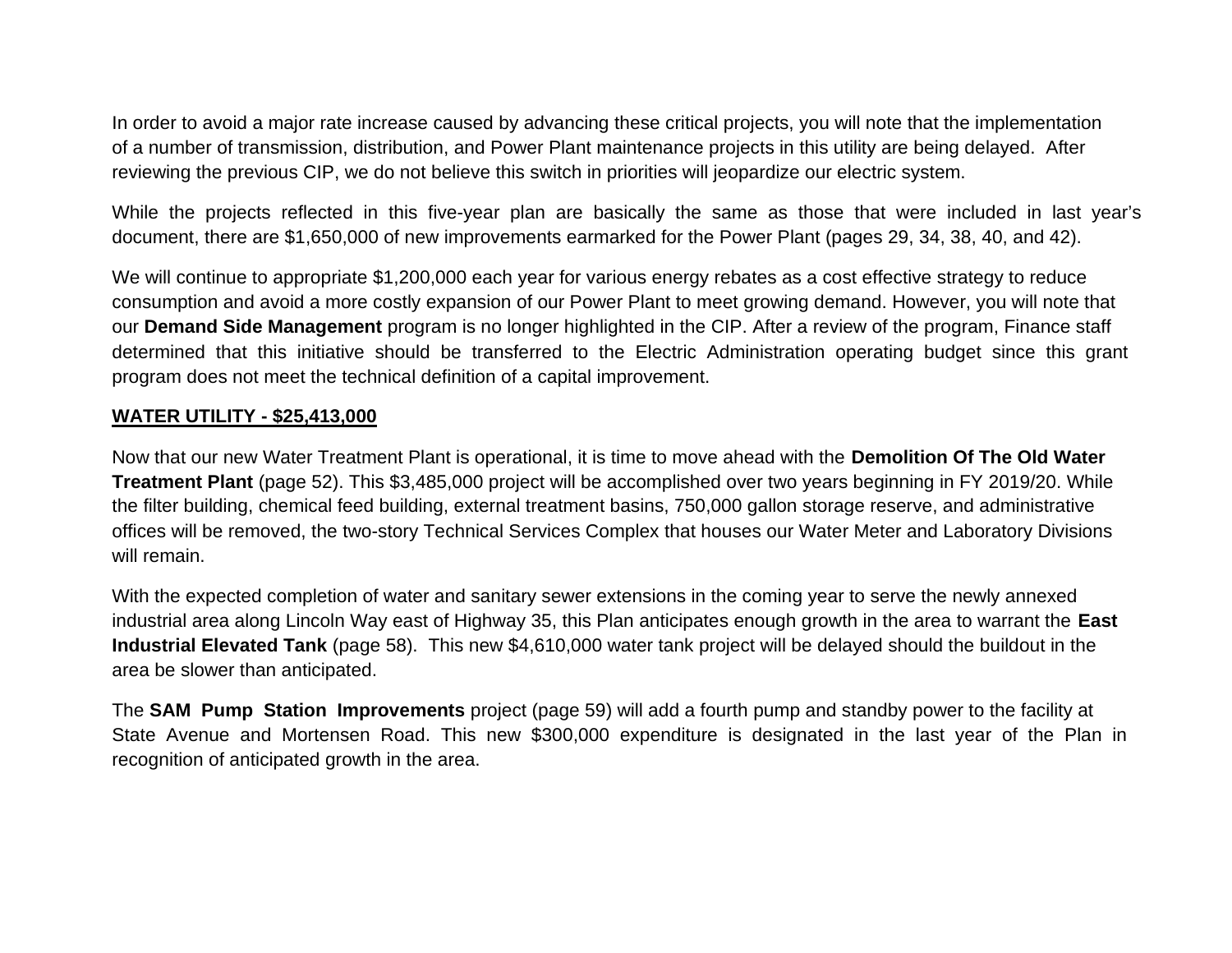The CIP reflects our ongoing commitment to replace water distribution lines predominantly in the older neighborhoods in our community. The \$8,150,000 investment over the next five years in **Water System Improvements** (page 69) will reduce rusty water situations and improve fire-fighting capacity in the lines.

One project that deserves special attention from our citizens is the **Campustown Public Improvements** project (page 70). The importance of this project is not the amount of money that will be spent on it (\$2,750,000), but rather the extent of disruption that will be caused in this highly congested area commercial/residential district in FY 2019/20 as we replace water lines, storm sewer lines, sanitary sewer lines, streets, and sidewalks.

### **SANITARY SEWER UTILITY - \$38,249,000**

We anticipate spending \$21,206,000 over the life of the Plan for **Sanitary Sewer System Improvements** (page 72). The goal of this program is to identify and remove major sources of inflow/infiltration as a means to decrease wet weather flow of clean water through our WPC plant. This can be accomplished through the rehabilitation/reconstruction of deficient sanitary sewers and deteriorated manholes at various locations throughout the city.

The financial commitment to the **Clear Water Diversion** program (page 73) is being increased to \$300,000 in this CIP in response to a growing number of complaints about ice and algae blooms where footing drains are discharging directly to the streets. We currently have a waiting list from residents who have requested collector lines in the right-of-way in front of their homes.

With the assistance of our consulting team we appear to have settled on a strategy for meeting the Iowa Department of Natural Resources' nutrient removal requirements. This costly state mandate will be accomplished with approximately \$40,000,000 (\$5,650,000 in this CIP) earmarked for the **Nutrient Reduction Modifications** program (page 66). This implementation plan calls for a three phase approach over the next twenty years that will involve the removal of the existing trickling filters and conversion to an activated sludge/biological nutrient removal process. The first phase of this strategy does not occur until FY 2022/23.

In additional to mechanical changes planned at the WPC facility to meet State requirements, a new **Watershed-Based Nutrient Reduction** program (page 63) has been incorporated into the CIP. This \$1,000,000 program will provide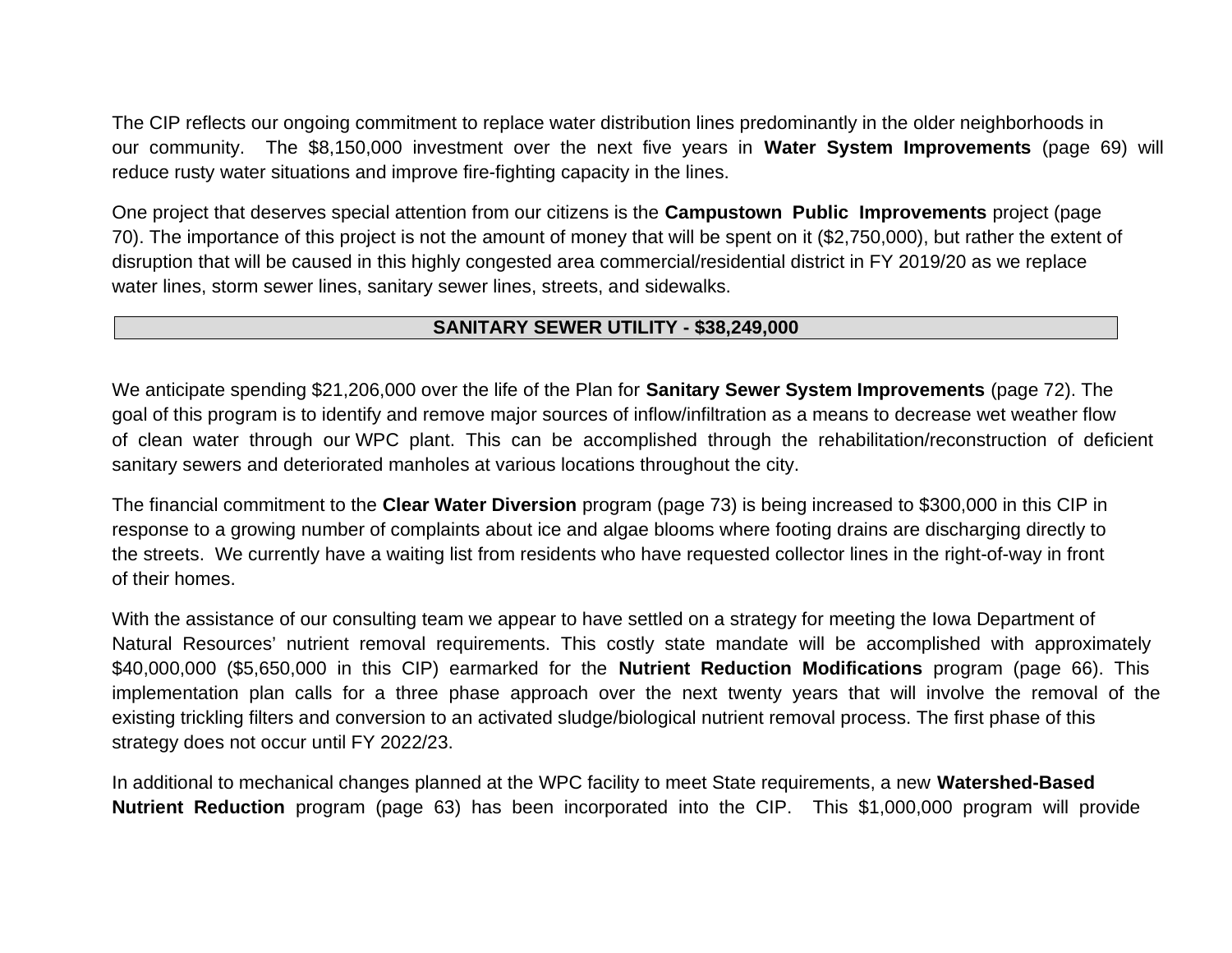funding to implement best land management practices upstream that could yield the additional benefits of flood risk reduction, drinking water protection, increased wildlife habitat, and recreational opportunities.

A new project in the CIP is the **WPC Headworks Modifications project** (page 62). Scheduled for the last year of the Plan, this \$10,618,000 project calls for the complete replacement of the area where the first treatment steps take place.

### **STORM WATER UTILITY - \$12,862,000**

As the City continues to expand and develop, more impervious surfaces are being constructed. Because of this trend, there is growing need to address storm water issues. In previous CIPs, there was a focus on protecting the City's infrastructure. This CIP includes projects that are more geared to protecting homes from erosion and overland flooding. The **Storm Water Erosion Control** (page 75), **Low Point Drainage Improvements** (page 76), **Storm Water Improvements** (page 77), and **Storm Water Facility Rehabilitation** (page 79) programs will help us address this need with an investment of \$7,722,000 over the next five years.

The **Storm Water Quality Improvements** program (page 80) will allow us to spend \$500,000 to install best management practices such as bioretention cells, vegetated swales, native landscape, rain gardens, and soil quality restoration in connection with public improvement projects.

The **Storm Water System Analysis** (page 78) will provide us with accurate GIS storm sewer system data and hydraulic modeling of the network. Ultimately, this data will allow us to identify deficiencies in the storm water system and future corrective projects for the CIP.

### **RESOURCE RECOVERY - \$1,571,650**

Our Resource Recovery Plant continues to receive attention in the five year plan with \$1,571,650 being earmarked in the **Resource Recovery System Improvements** project (page 83) for preventive maintenance to replace rollers and chains,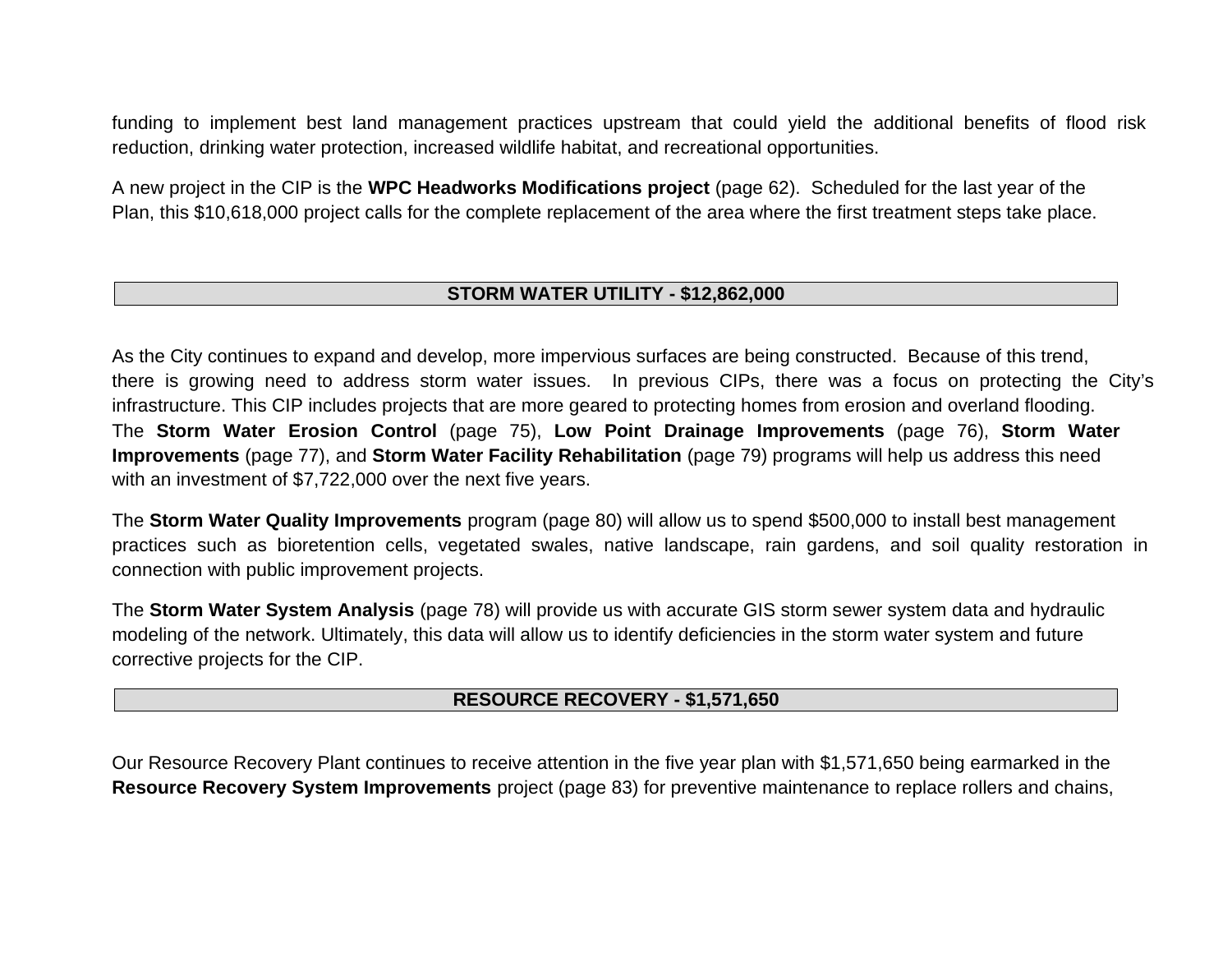conveyors, armored teeth/combs, pumps, air knives, belts, compressors, breakers, and motors in our waste processing system.

#### **TRANSPORTATION - \$89,139,098**

The **Grand Avenue Extension** project (page 89) continues to headline the Transportation section of the CIP. Due to construction cost increases related to materials and the bridges, this project is now estimated to cost \$20,153,000. In order to accommodate this additional \$1,400,000 you will note that some projects in **Arterial Street Pavement Improvements** (page 92), **CyRide Route Pavement Improvements** (page 97), and **Seal Coat Street Pavement Improvements** (page 98) are being delayed.

Once again the Citizen Satisfaction Survey indicated that the highest rated category for expending city funds for capital improvements is for street projects. Therefore, in addition to the Grand Avenue Extension project, the CIP earmarks an additional \$51,735,000 for improvements throughout our street system over the next five years.

With the recently completed agreement with Iowa State University, the **Research Park Phase IV** project (page 90) has been introduced in the CIP. This project calls for \$3,487,116 to be expended for street, utility, and electric extensions to serve this latest addition to the Park.

A review of bike facility projects in **Shared Use Path System Expansion** (page 102), **Multi-Modal Roadway Improvements** (page 103), and **Shared Use Path Maintenance** (page 104), as well as other specific segments incorporated into various street projects, will show that \$8,732,800 has been designated over the next five years for this City Council priority. This annual average of \$1,746,560 exceeds the City Council's goal of \$1,200,000 per year.

An allocation of \$1,889,250 to the **Traffic Signal** program (page 108) will allow us to replace outdated signals as well as install signals at new locations that warrant them. In addition, the **Bridge Rehabilitation** program (page 114) includes funding of \$1,555,000 for work that needs to be done on the  $6<sup>th</sup>$  Street, East 13<sup>th</sup>, South 4<sup>th</sup>, and Lincoln Way bridges.

Even though ridership on CyRide has begun to stabilize and the introduction of CyRide 2.0 has reduced the number of buses needed to service the routes, the existence of an aging fleet necessitates a substantial investment in new buses. With the assistance of state and federal funding, our **CyRide Vehicle Replacement** program (page 121) will allow us to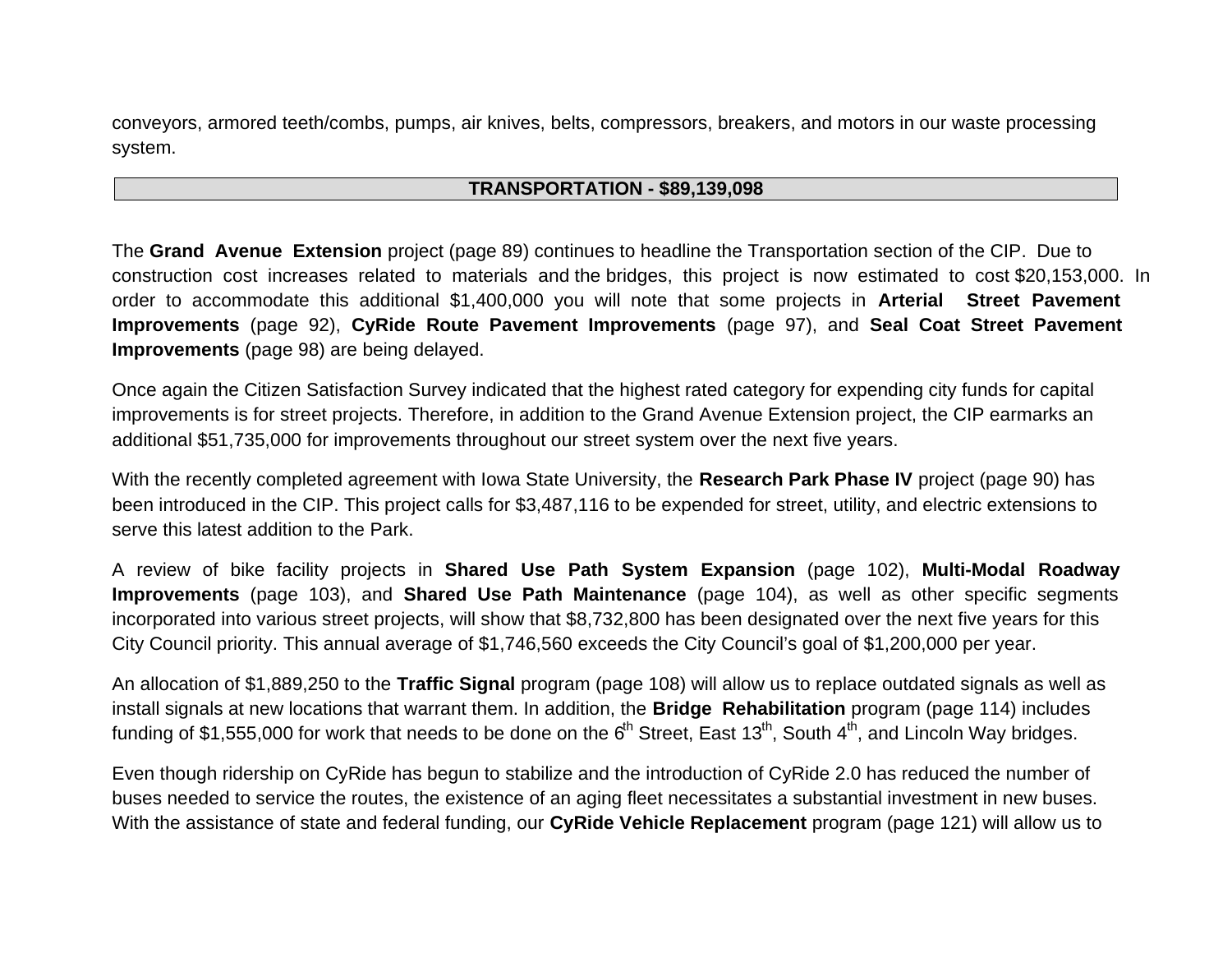replace seventeen buses. The **CyRide Building Expansion & Modernization** project (page 121) will result in the replacement of the bus wash system, air conditioning system, and concrete around the existing building, as well as begin the construction over time of a new facility to house our fleet. During the life of this Plan \$1,230,000 will be spent on **CyRide Technology Improvements** (page 122) to install a new automated annunciator system and upgrade our radios, WiFi system, automated passenger counters, and maintenance software. In response to customer demand, the **Bus Stop Improvements** program (page 123) will result in two to three shelters being built each year.

**Airport Improvements** will continue as reflected in the CIP (page 128). It is planned that \$1,597,300 will be directed to demolish the old terminal building, rehabilitate the South Apron, and repair the T hangars.

## **COMMUNITY ENRICHMENT - \$5,840,750**

While many of our citizens will focus on the infrastructure improvements required in our various utilities to maintain the basic human needs, we must not neglect other projects that truly enrich our lives. The \$1,990,000 earmarked in the **Park System/Facility Improvements** (page 132) will assure that needed maintenance issues will be addressed in our park system. A more aggressive strategy to replace older equipment is highlighted in the **Playground Equipment Improvements** program (page 133) where \$795,750 has been allocated.

The development of two new parks in our system, **Edwards Park** (page 134) and **Rose Prairie Park** (page 142), is included in this CIP through the use of \$280,000 from our Park Development Fund. An on-going commitment is being made to our major facilities as well with \$760,000 in improvements planned for the **Municipal Pool** (page 136), **Ames/ISU Ice Arena** (page 138), **Homewood Golf Course** (page 139), and **Furman Aquatics Center** (page 141).

In anticipation of the completion of an assessment of our park system and facilities, \$125,000 in the **ADA Transition Plan Improvements** program (page 137) is being allocated for any recommended improvements identified in the assessment that are needed to bring our system in compliance with the Americans With Disabilities Act (ADA) standards.

**Ames Municipal Cemetery** (page 144) is scheduled to receive \$75,000 in the CIP to construct a funeral pavilion that will allow families to conduct a ceremony when weather conditions make it difficult to access the grave site.